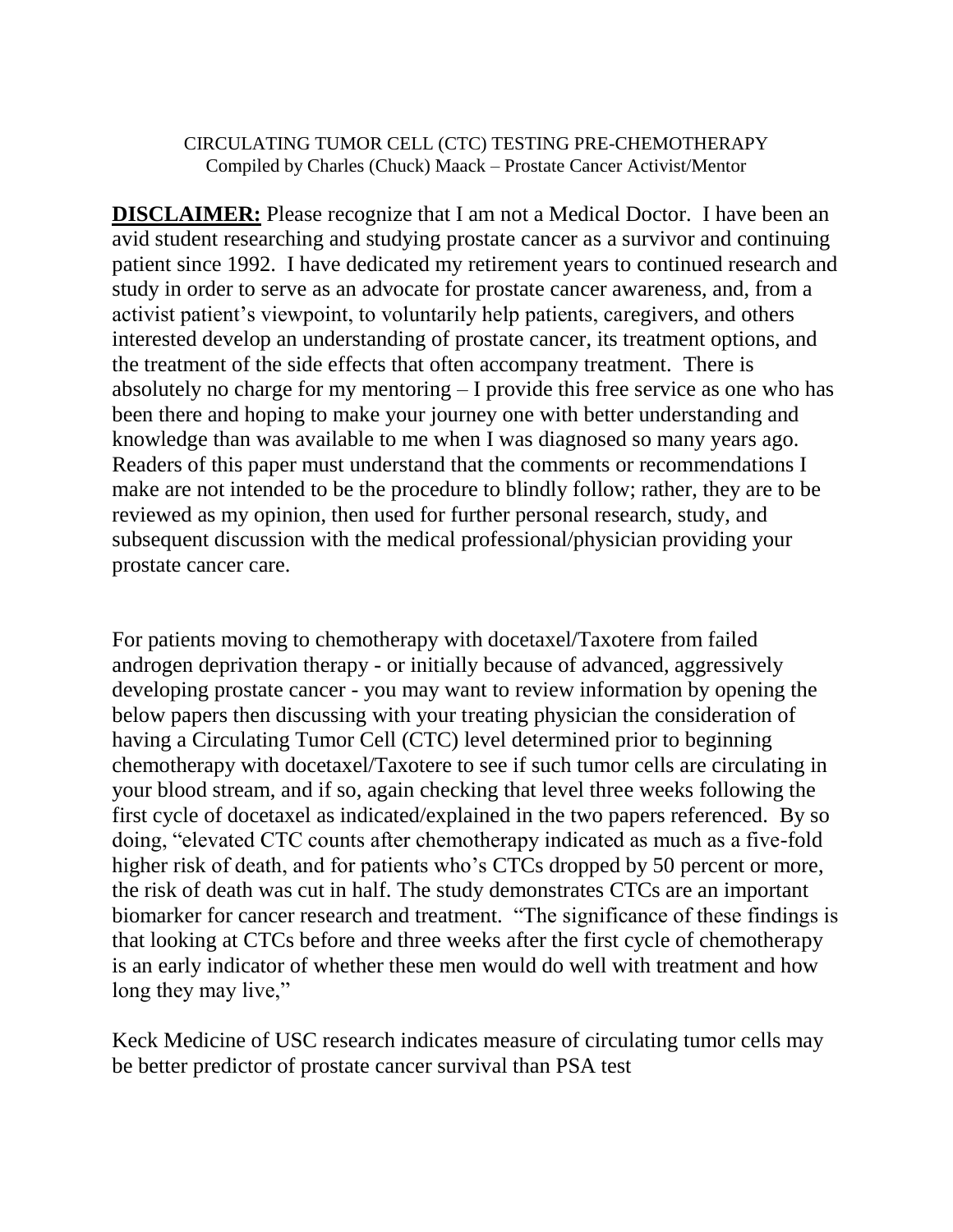## **<http://tinyurl.com/nng5mjg>**

Circulating Tumor Cell Counts Are Prognostic of Overall Survival in SWOG S0421: A Phase III Trial of Docetaxel With or Without Atrasentan for Metastatic Castration-Resistant Prostate Cancer

## **<http://tinyurl.com/nbu2ved>**

One of the top Medical Oncologist regarding prostate cancer, Dr. Howard Scher, MD,, Chief, Genitourinary Oncology Service, Sidney Kimmel Center for Prostate and Urologic Cancers, at the prestigious Memorial Sloan-Kettering Cancer Center in NYC provides an explanation regarding what the CTC test can provide the physician regarding the prognosis of his patient's survivability as well as determining treatment that will be most appropriate depending on results. Please review

<http://www.practiceupdate.com/expertopinion/183>

The following papers indicate that the CTC test is not usually prescribed unless there is reason to suspect metastasis. You should also keep in mind that this may be an expensive test, so first determine if your health insurance covers the test, particularly after providing them your current cancer circumstances. If they will not, check with Quest Labs to determine what would be your out-of-pocket cost. This test is covered by Medicare but please review the following:

In the event any of you are unaware, the Circulating Tumor Cell (CTC) test is now covered by Medicare. Important is to know how to go about getting the test appropriately ordered by your physician, since many physicians have no idea how to order the test. The CTC test is more often used to determine circulating tumor cell levels in the blood stream of patients already experiencing more advanced disease or metastases.

I suggest it prudent that if a CTC test is planned that your physician's staff first call Medicare to clear coverage for this test. For men on Medicare, the clinics need only to phone 1-800-Medicare and asked for the 'Provider's Phone Line.' The clinic should keep this important Phone Line for using proper codes of any and all prostate cancer testing. Though the codes are provided below, it would still be prudent to make sure these continue to be the appropriate codes. Provide this information to the oncology medical staff suggesting they keep the Medicare phone number for future use on obtaining Medicare coverage for prostate cancer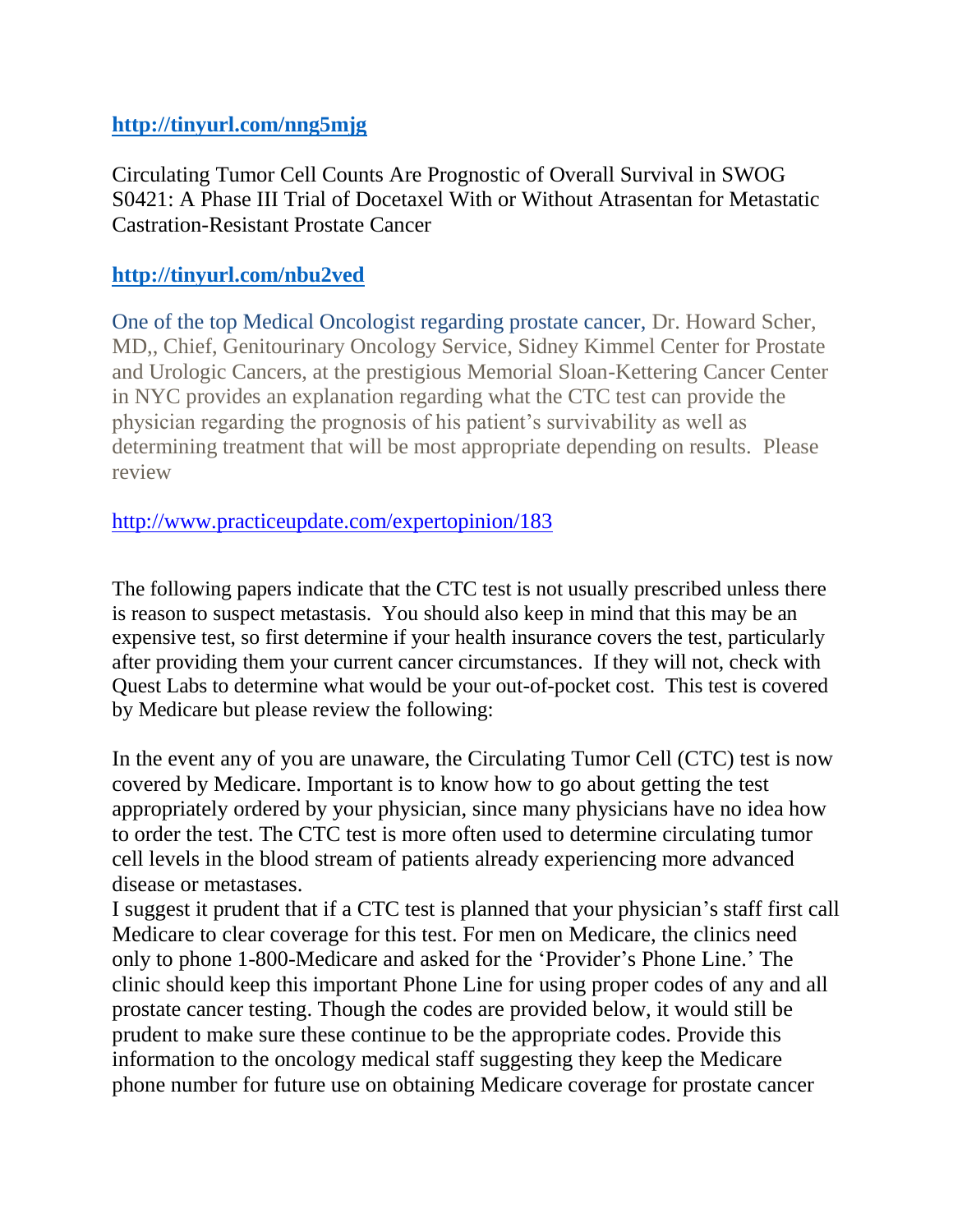serum testing. This is not a phone number for patient use; its use is only for physicians or their staff. If your oncologist runs into any problem getting Medicare to pay for the \$1,000 'Veridex CellSearch CTC' blood tests by Quest Labs [CPT #86152 and #86153], advise them to have their clinic use the proper Medicare diagnostic codes of "185 and l96.6." These codes assure reimbursement. Again, for the CTC test, the proper Medicare diagnostic code is 185 and l96.6. The proper blood test number is 16812 and the proper CPT [Current procedural Technology] codes [2 of them] for the CTC is #86152 and #86153. Reference information:

<http://www.questdiagnostics.com/testcenter/TestDetail.action?ntc=16812>. <http://tinyurl.com/n2qskf6>

Your oncologist should know the method of drawing blood for this test and where to send that blood for examination. See: <http://tinyurl.com/n7ph9lm>

and specifically:

Specimen Requirements:

- 10 mL room-temperature whole blood (CellSave Preservative Tube); 7.5 mL minimum.
- Ship promptly: specimen must be tested within 96 hours. Provide collection date and time.
- Allow at least 7 days after administration of doxorubicin before sample collection

CPT CODES: 88346 x2, 88361, 88313

Here is another paper that makes note the Quest provides this test:

<http://tinyurl.com/8xolzjq>

As noted:

"Quest Diagnostics decided to offer the assay because it wanted to "provide patient care at the highest level possible," says Gary Milburn, PhD, national director of genomics and esoteric testing services at Quest, Chantilly, Va. "We felt that this assay, having been FDA cleared for breast cancer recurrence, gives us an opportunity to impact patient care." Dr. Milburn predicts clinicians will use it as a